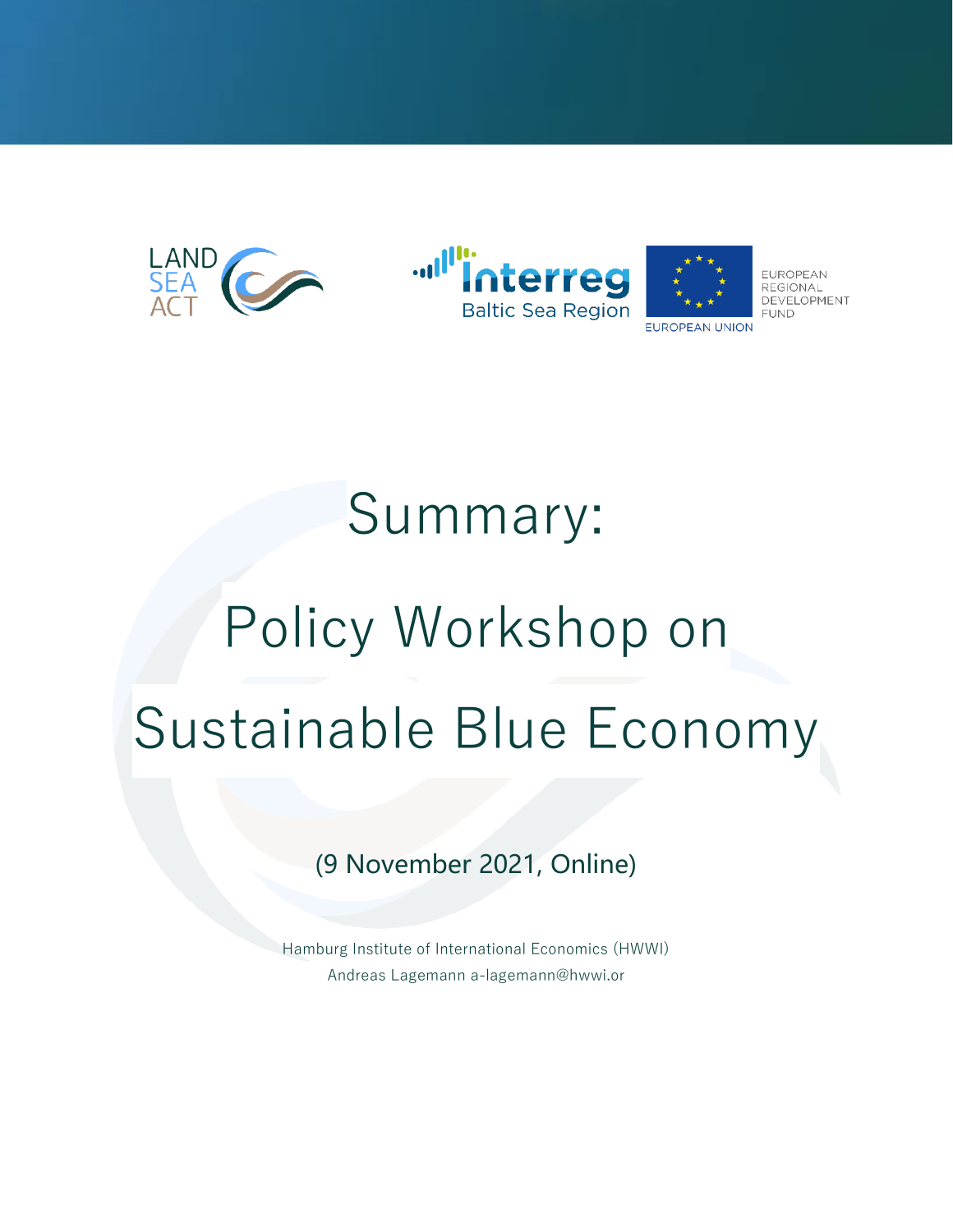



Shortly before the end of the Land-Sea-Act project<sup>1</sup>, the Hamburg Institute of International Economics (HWWI) organised a Policy Workshop to discuss the need to improve framework conditions for fostering novel Blue Growth solutions and look at developments and challenges. Topics ranged from renewable energies over nature conservation to sustainable tourism. The presentations looked at these topics from different political levels, starting with the European Union level and going to the local perspective. The workshop included contributions from speakers and panellists from almost all countries of the Baltic Sea region and convened 25 participants.

| Time (CET)     | Agenda                               | Speaker                                    |
|----------------|--------------------------------------|--------------------------------------------|
| 9:00           | Welcome                              | Andreas Lagemann, Hamburg Institute        |
|                | <b>Technical introduction</b>        | of International Economics                 |
| 9:05           | <b>Introduction</b>                  | Angela Schultz-Zehden, Managing            |
|                | Goal of the workshop                 | director SUBMARINER network                |
| $9:15 - 10:00$ | <b>Session 1: Trends, challenges</b> |                                            |
|                | and potentials of the Blue           |                                            |
|                | <b>Economy</b>                       |                                            |
| 9:15           | The Blue Economy within the          | Reka Rozsavolgyi, DG MARE A3   Sea         |
|                | <b>European Green Deal</b>           | <b>Basin Strategies, Maritime Regional</b> |
|                |                                      | <b>Cooperation and Maritime Security</b>   |
| 9:30           | Linkages between the state           | <b>Rüdiger Strempel, HELCOM Executive</b>  |
|                | of the Baltic Sea and the            | <b>Secretary</b>                           |
|                | economy                              |                                            |
| 9:45           | <b>Potential of renewable</b>        | Getlyn Denks, Elering Offshore Grid        |
|                | energy: joining national             | <b>Development director</b>                |
|                | forces                               |                                            |

## Agenda of the workshop

<sup>1</sup> Project #R098 Land-Sea-Act Land-sea interactions advancing Blue Growth in Baltic Sea coastal areas (Interreg Baltic Sea Region) – for more information about the project, case studies and results visit https://land-sea.eu/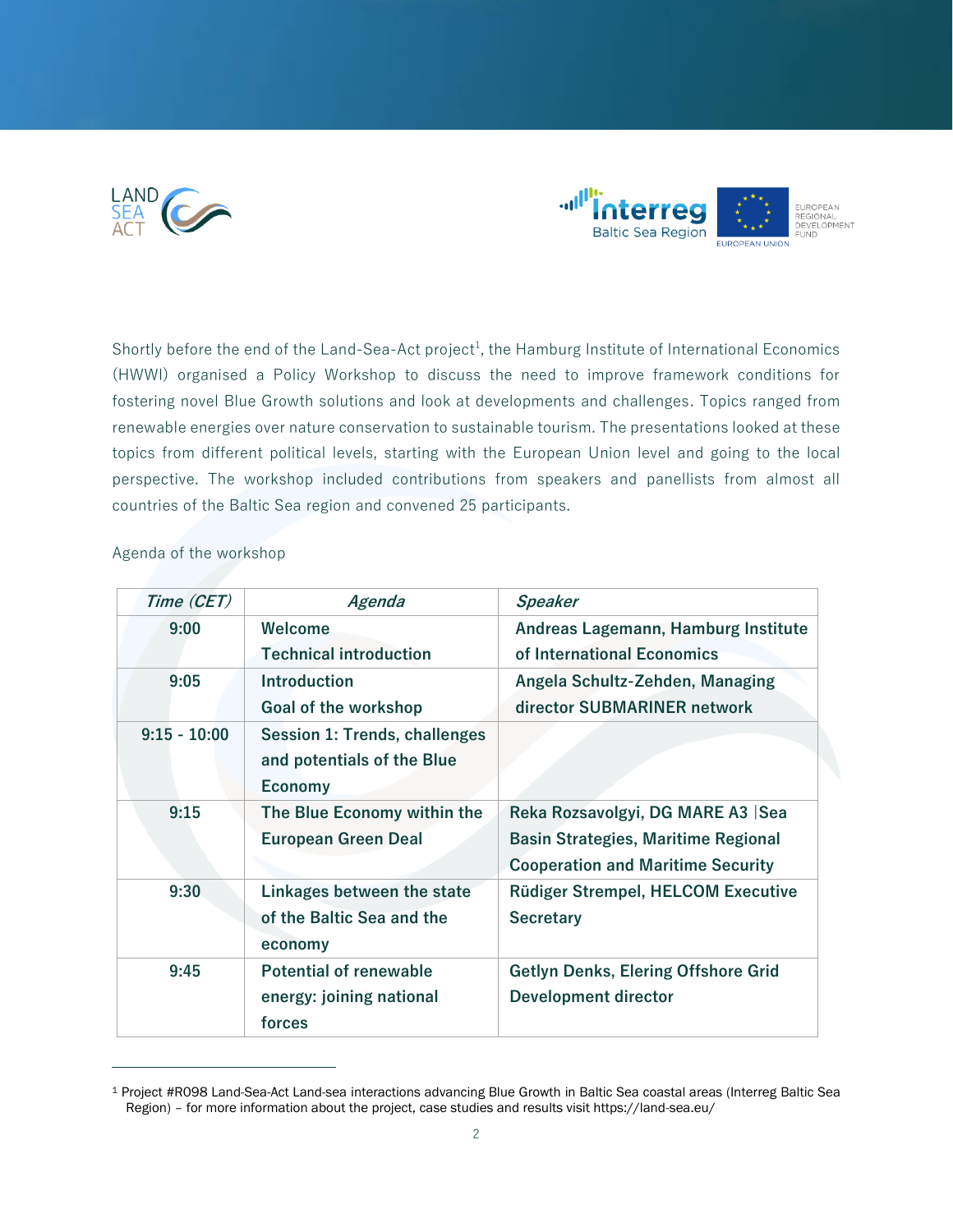



| <b>Coffee Break</b>                 |                                               |
|-------------------------------------|-----------------------------------------------|
| <b>Session 2: Sustainable Blue</b>  |                                               |
| <b>Economy</b>                      |                                               |
| <b>Balancing regional interests</b> | Ilze Oša, Deputy state secretary on           |
| with nature conservation            | regional development at the Ministry          |
|                                     | of Environmental Protection and               |
|                                     | <b>Regional Development of the Republic</b>   |
|                                     | of Latvia                                     |
| Sustainable coastal tourism         | Tymon Zieliński, Institute of                 |
| development: the local              | Oceanology, Polish Academy of                 |
| perspective                         | <b>Sciences</b>                               |
| <b>SUBMARINER Road Map</b>          | Angela Schultz-Zehden, Managing               |
| 2021-2027 for a Blue Green          | director SUBMARINER network                   |
| <b>Economy</b>                      |                                               |
| <b>Panel discussion</b>             | Alda Nikodemusa, Head of Secretariat          |
|                                     | <b>Baltic Sea Spatial Planning Initiative</b> |
|                                     | <b>VASAB</b>                                  |
|                                     | Martin Sjöberg, Kristineberg Center-          |
|                                     | for Marine Research and Innovation            |
|                                     | Rüdiger Strempel, HELCOM Executive            |
|                                     | <b>Secretary</b>                              |
| <b>Session 3: Action Plan</b>       |                                               |
| <b>Land Sea Act Action Plan</b>     | Andreas Lagemann, Hamburg Institute           |
| <b>Sustainable Blue Economy</b>     | of International Economics                    |
| <b>Closing</b>                      |                                               |
|                                     |                                               |

After a brief introduction by the HWWI as the host and the moderator **Angela Schultz-Zehden** (managing director SUBMARINER network), **Reka Rozsavolgyi** from the European Commission's DG Maritime Affairs and Fisheries (MARE) summarised the status quo of EU Blue Economy and related strategies. Accounting for 4,5 million direct jobs, it is a central part of the European economy and has a high potential to contribute to the European Green Deal Goal of reaching carbon neutrality. As it now suffers from severe environmental pressures and has been hit by the pandemic, a common EU strategy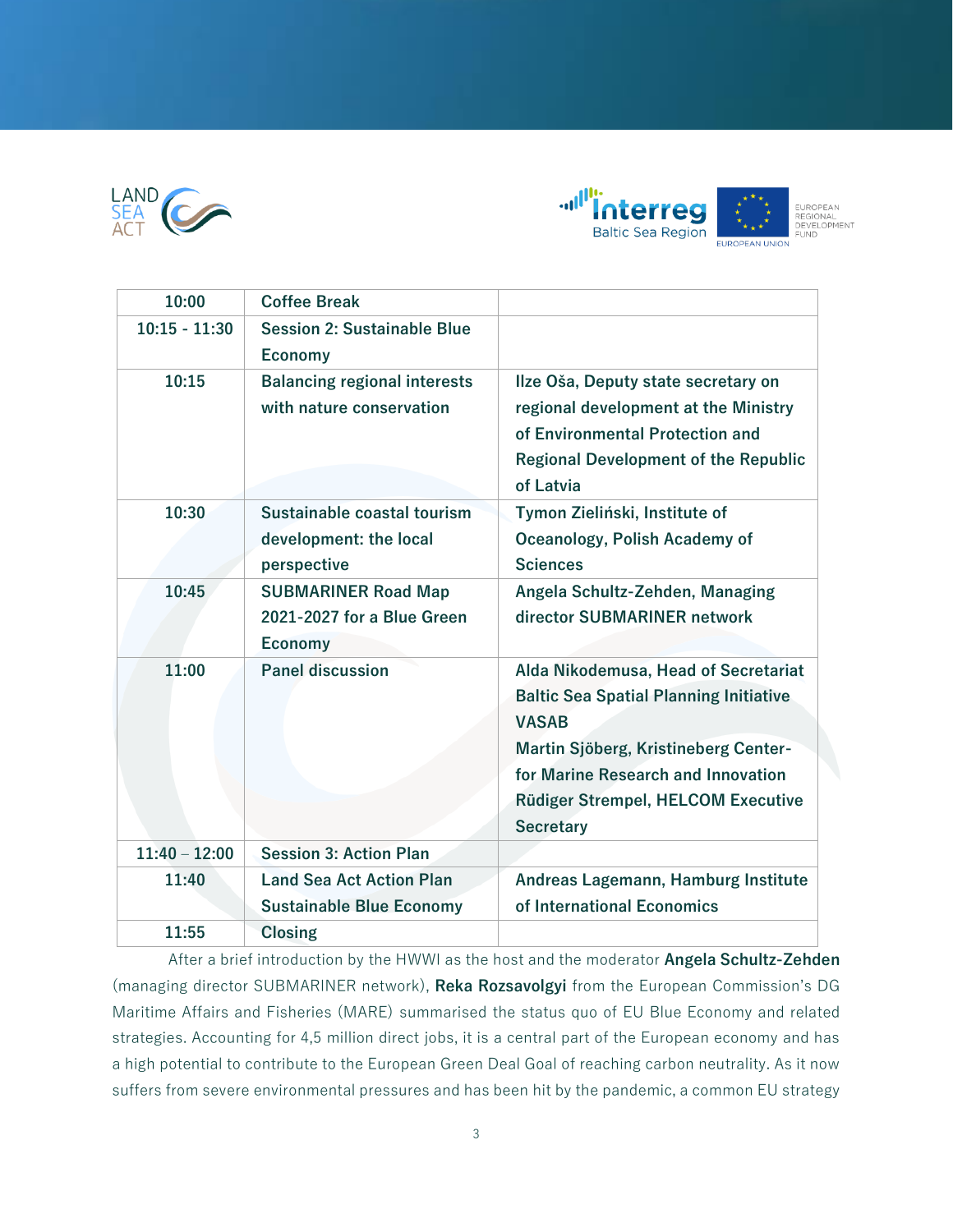



is necessary to tackle these issues, including different players (member states, regions, businesses, stakeholders). The EU commission has developed a communication<sup>2</sup>, which sets the direction to preserve marine natural capital, be innovative and profitable without subsidies and increase the quality of life. The transformation must go along with central priorities of the European Green Deal: decarbonisation, biodiversity and climate adaptation, circular economy and responsible food production. However, the transition to a sustainable Blue Economy is also about changing governance. Maritime Spatial Planning (MSP), a Blue Forum organised by the Commissions, specific sea basin strategies and a better inclusion of European citizens will play crucial roles.

Based on this general EU overview, the workshop continued with a closer look at the Baltic Sea region. **Rüdiger Strempel,** Executive Secretary of the Baltic Marine Environment Protection Commission (HELCOM), presented the main economies which are relevant in and around the Baltic Sea (fishing, aquaculture, shipping, tourism, offshore energy production, extraction of sand and gravel). However, these activities do not only provide jobs but also pose severe pressures on the sea. Among others, nutrients and eutrophication, hazardous substances, extraction of fish, non-indigenous species, underwater noise, disturbances to seabed and of species are the most relevant dangers to the state of the environment. These pressures come with high costs to the society. Almost all of the Baltic Sea is affected by eutrophication, leading to string growth of algae and causing losses of 3.8 to 4.4 billion euros annually. A healthier state of the marine environment could generate an increased recreational value of up to 2 billion euros. A better management of perennial vegetation and fish stocks could lead to a gain of 2.6 billion euros annually. HELCOM advocates an ecosystem approach to balance human activities and the state of the environment to achieve a sustainable use of ecosystem goods and services in line with the maintenance of ecosystem integrity. MSP is a powerful tool to manage seabased activities and account for the reduction of environmental pressures. The involved should apply a holistic and regional approach, taking the interest of various stakeholders into account.

 An area in which the challenge is nowadays transnational but governance still mostly national is the electricity transmission system. **Getlyn Denks** from Elering AS, an electricity and gas transmission system operator, presented the underlying problems and potential solutions. Forecasts expect

<sup>2</sup> COMMUNICATION FROM THE COMMISSION TO THE EUROPEAN PARLIAMENT, THE COUNCIL, THE EUROPEAN ECONOMIC AND SOCIAL COMMITTEE AND THE COMMITTEE OF THE REGIONS on a new approach for a sustainable blue economy in the EU Transforming the EU's Blue Economy for a Sustainable Future, COM/2021/240 final, [https://eur](https://eur-lex.europa.eu/legal-content/EN/TXT/PDF/?uri=CELEX:52021DC0240&from=EN)[lex.europa.eu/legal-content/EN/TXT/PDF/?uri=CELEX:52021DC0240&from=EN](https://eur-lex.europa.eu/legal-content/EN/TXT/PDF/?uri=CELEX:52021DC0240&from=EN)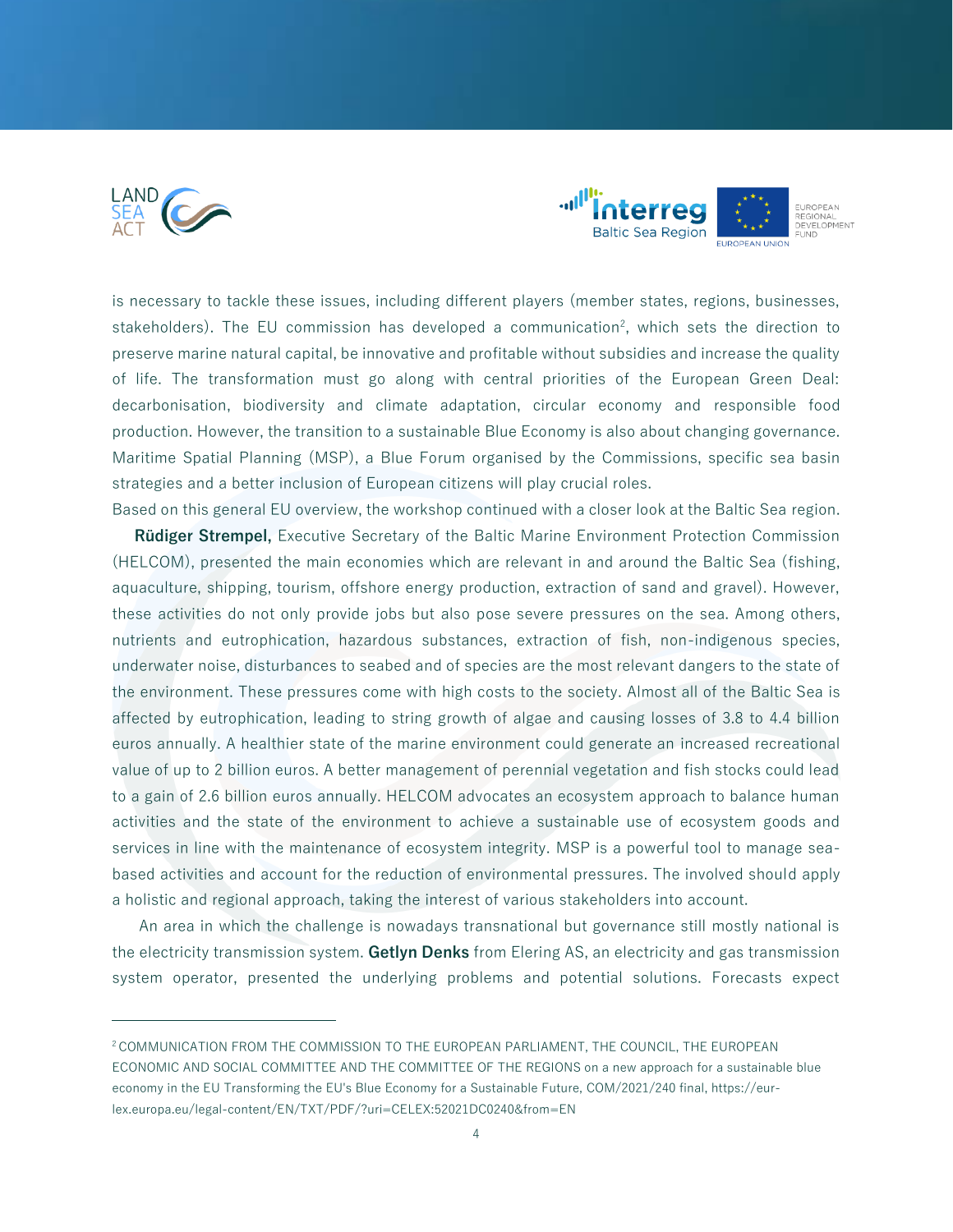



electricity consumption to increase significantly over the next years. The Baltic Sea region has a high offshore and onshore wind potential to provide electricity and contribute to the Green Deal goals. However, to accommodate to the fluctuating electricity supply of wind power and efficiently use the capacities, the planning of grids and wind farms has to be addressed at the macro-regional level. The Baltic Offshore Grid Initiative has been initiated by several grid operators in the Baltic Sea region and has signed a Memorandum of Understanding to cooperate on offshore grid planning to facilitate a secure and cost-effective integration of offshore wind energy. A further initiative with cooperation across national borders is the Estonian-Latvian joint offshore wind project ELWIND, which is planned to be operational by 2030.

 Concerning the actual planning of projects and activities, **Ilze Oša,** Deputy state secretary on regional development at the Ministry of Environmental Protection and Regional Development of the Republic of Latvia, showed that many interest have to be balanced between regional stakeholders, such as the local community and economic sectors which compete for limited space (tourism, wind energy, fishing, shipping) and environmental concerns. However, despite clashes of interest, there can also be synergies between nature and regional interests, e.g. landscape preservation and tourist attraction. Coastal and maritime spatial planning and a targeted engagement of stakeholders can exploit these synergies. But to obtain a full picture of the effects of certain activities and find viable solutions, existing knowledge gaps on marine ecosystems and marine resource potential have to be targeted.

 Being the largest sector among the Blue Economy, coastal tourism is of special importance regarding employment but also sustainability. **Tymon Zielinski** from the Institute of Oceanology at the Polish Academy of Sciences presented in how far cultural and environmental values can help to support sustainable tourism. Within the Land-Sea-Act project, a case study in the Gulf of Gdansk and the Vistula Lagoon conducted semi-structured interviews and interactive workshops, which revealed that environmental and culture-oriented tourism is important, but it is unlikely soon that it can compete with 3 S offers (sun, sand, sea). On the one hand, this is because of the demand site (pressures coming from tourists). On the other hand, the supply site does not work towards sustainable value-oriented tourism (shortcomings in large infrastructure; administration and promotion by the region). Although MSP is a valuable tool in Blue Economy planning processes, it focuses on the water so that many issues of sustainable tourism go beyond the scope of MSP: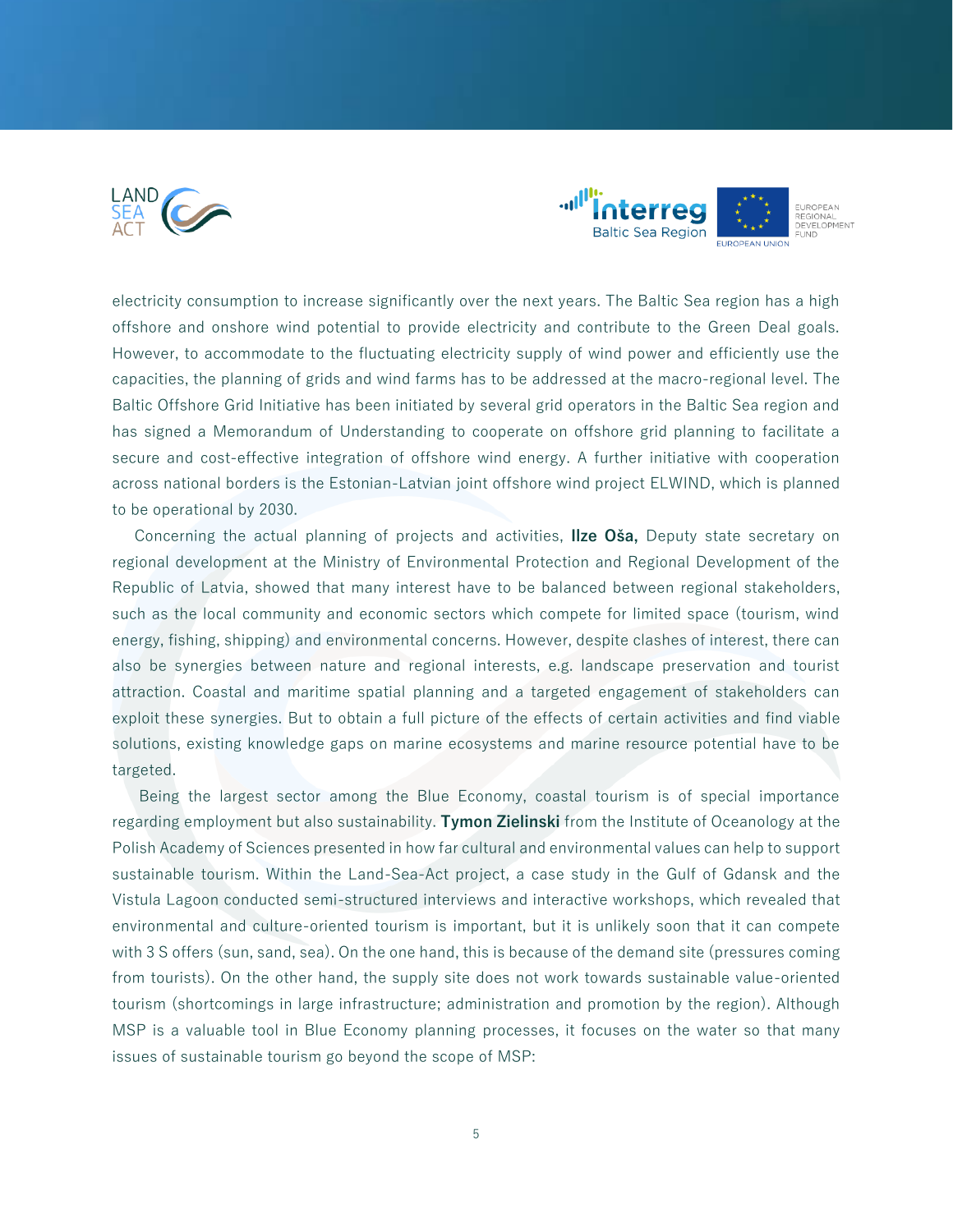



 **Angela Schultz-Zehden** gave an insight into the state-of-the-art of the blue bioeconomy. It no longer only comprises research activities but actual business with over 650 companies being active. They have performed proofs of concept and successful services such as the Baltic info and data hub have been developed. However, there are still legal barriers and little transnational innovation funding. Therefore, it is necessary to get pilots to the next level by identifying and monitoring sites based on common parameters and developing comprehensive regional plans. Networking platforms have to be developed to increase company involvement, so that a real market for blue products can be created.



Figure 1. Screenshot from the workshop

 Despite the advantages of MSP, the panel discussion picked up the issue that MSP does not include activities on land, as **Alda Nikodemusa** from Visions and Strategies around the Baltic Sea (VASAB) stressed. Even though there is much cooperation on MSP within the Baltic Sea region coordinated by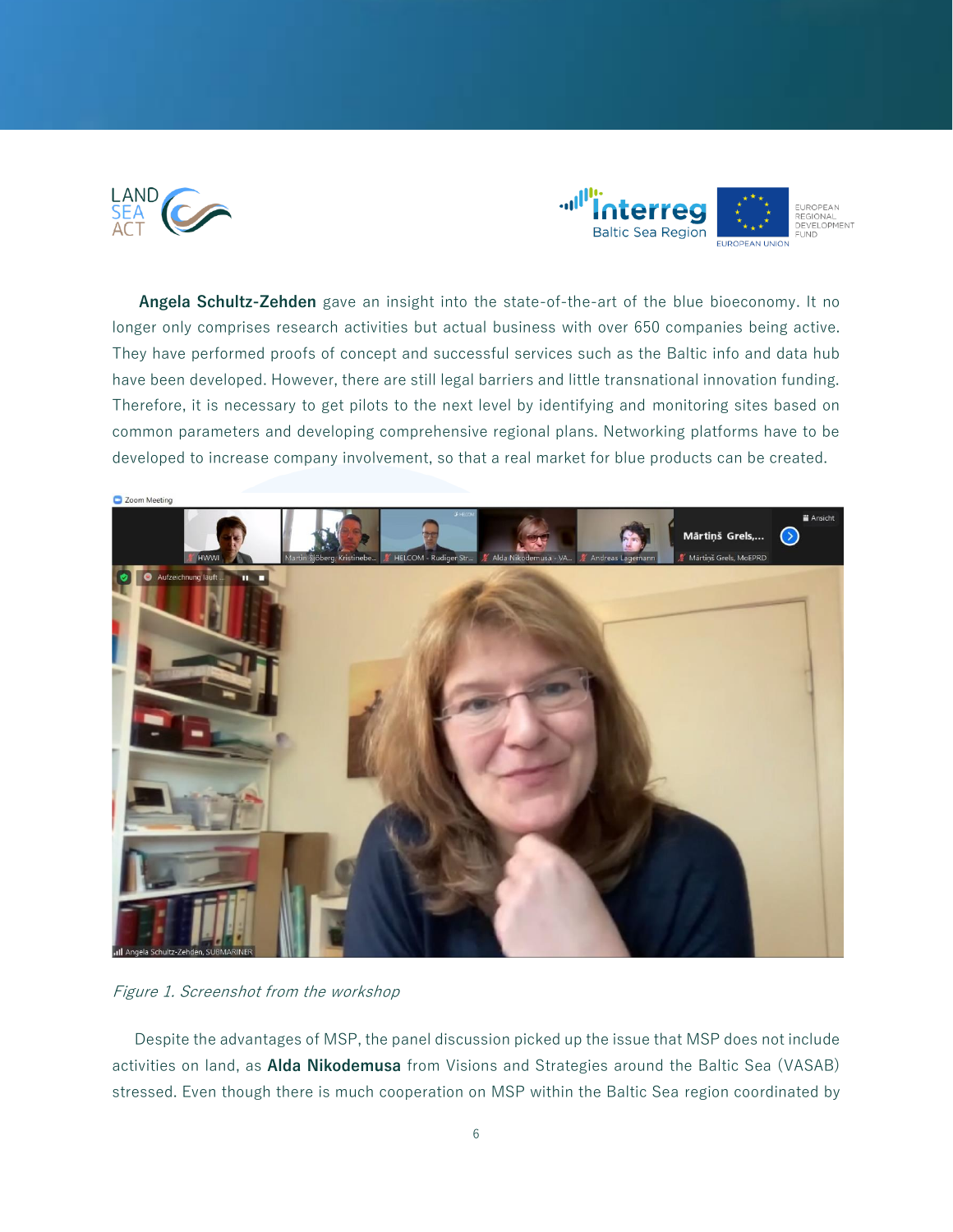



VASAB, comprehensive plans, including terrestrial and maritime areas, only exist in Finland and Lithuania so far.

 **Rüdiger Strempel** reminded that land and sea comprehensive planning is essential, as for example agriculture is responsible for most eutrophication in the sea. HELCOM and VASAB have defined further needs for action in the HELCOM/VASAB MSP Roadmap 2021-2030<sup>3</sup> and the updated HELCOM Baltic Sea Action Plan<sup>4</sup>. Despite macro-regional coordination activities, national legislation is a major barrier for blue products, in parts because of a lack of knowledge as **Martin Sjöberg** from the Kristineberg Center-for Marine Research and Innovation in Sweden criticized. Therefore, a lot of facilitation between companies, research and policymakers, and forms of innovative governance are necessary. According to **Tymon Zielinski**, this is already working well on the local level, but problems rather occur on the national level.

 Given the strong need for actions in different areas of the Blue Economy, HWWI developed the "Action Plan Entrepreneurship and the Blue Economy in the Baltic Sea Region" within the Land-Sea-Act project. This Action Plan aims to give guidance for innovative and sustainable economic growth approaches while also accounting for the ecological ambitions of the EU and the goal of increased entrepreneurship in the Baltic Sea region. The actions have been collected using the results of a survey among Blue Economy experts in the Land-Sea-Act case study regions, the case study reports, a workshop among planners from the Baltic Sea region and the review of projects dealing with the Blue Economy. It is directed towards policymakers and authorities at the EU, national and regional levels. The final Action Plan will be available on the project homepage<sup>5</sup> in January 2022.

<sup>3</sup> [https://portal.helcom.fi/meetings/HELCOM-VASAB%20MSP%20WG%2021A-2021-](https://portal.helcom.fi/meetings/HELCOM-VASAB%20MSP%20WG%2021A-2021-852/MeetingDocuments/Outcome%20Attachment1.%20Draft%20of%20the%20Regional%20MSP%20Roadmap.pdf)

[<sup>852/</sup>MeetingDocuments/Outcome%20Attachment1.%20Draft%20of%20the%20Regional%20MSP%20Roadmap.pdf](https://portal.helcom.fi/meetings/HELCOM-VASAB%20MSP%20WG%2021A-2021-852/MeetingDocuments/Outcome%20Attachment1.%20Draft%20of%20the%20Regional%20MSP%20Roadmap.pdf)

<sup>4</sup> [https://helcom.fi/update-of-the-baltic-sea-action-plan-helcom-ministers-to-adopt-an-ambitious-programme-of-actions-and-measures-for-a](https://helcom.fi/update-of-the-baltic-sea-action-plan-helcom-ministers-to-adopt-an-ambitious-programme-of-actions-and-measures-for-a-healthy-baltic-sea/)[healthy-baltic-sea/](https://helcom.fi/update-of-the-baltic-sea-action-plan-helcom-ministers-to-adopt-an-ambitious-programme-of-actions-and-measures-for-a-healthy-baltic-sea/)

<sup>5</sup> <https://land-sea.eu/>